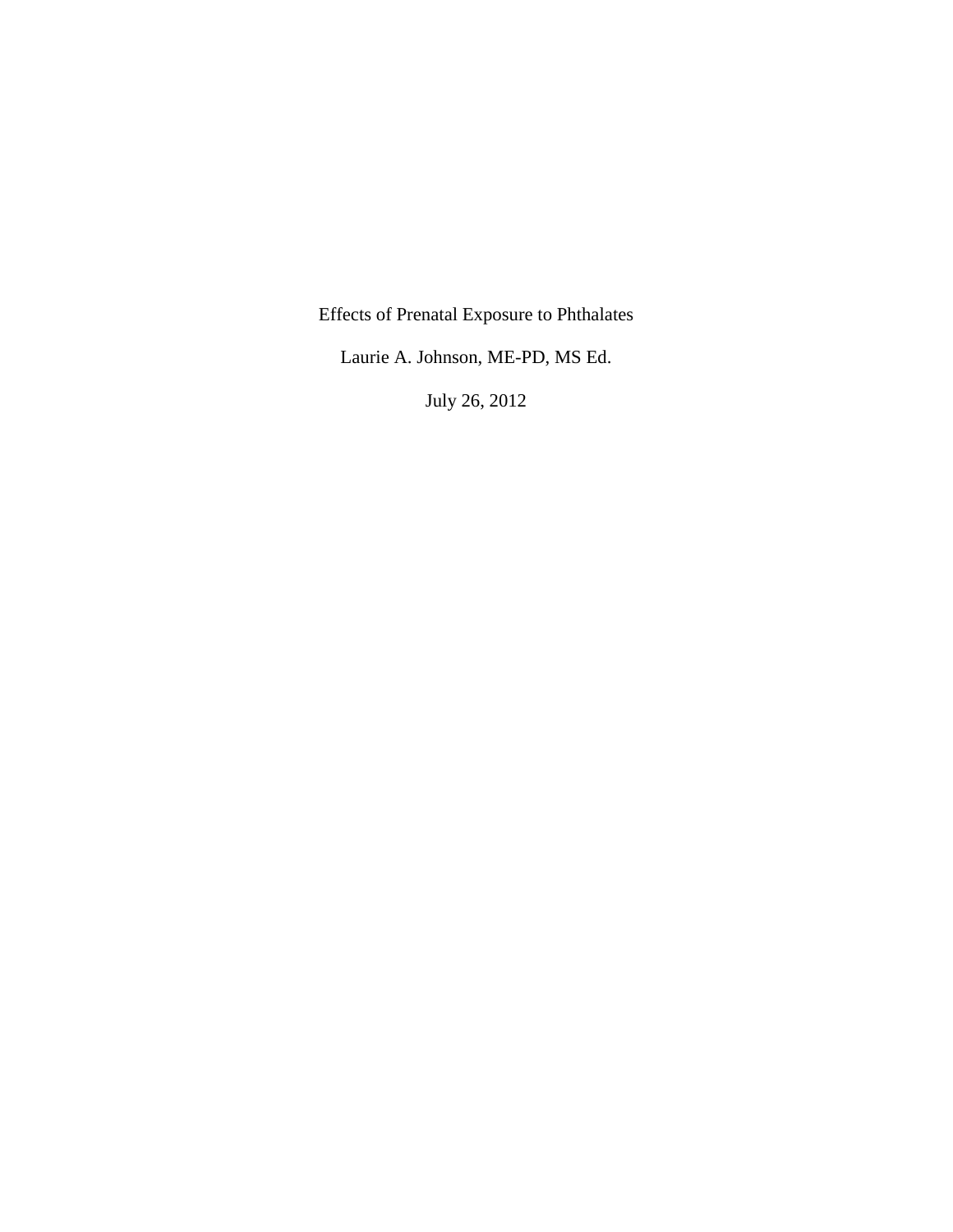## Abstract

The purpose of this review of literature is to examine the association of phthalate exposure with development. Phthalates are chemical compounds used in poly-vinyl chloride, PVC; vinyl flooring, cosmetics, shampoo, air fresheners, soft plastic items, intravenous tubing, food packaging and wraps, textiles, paints, cleaning products and detergents. The effects of phthalates on fetuses, newborns, infants, toddlers, school-aged children and adult subjects have been extensively researched. Multiple studies examined associations between phthalate exposure and physiological, cognitive and behavioral development of the subjects. The review of research examines the history of toxic chemical legislation, beginning with the 1976 Toxic Substances Control Act and the role of regulatory agencies in the United States, including the Environmental Protection Agency, EPA; the Consumer Product Safety Commission, CPSC; and the Food and Drug Administration.

*Keywords:* phthalates, developmental toxicants, cognitive function, obesogen,

phthalate syndrome, executive function

2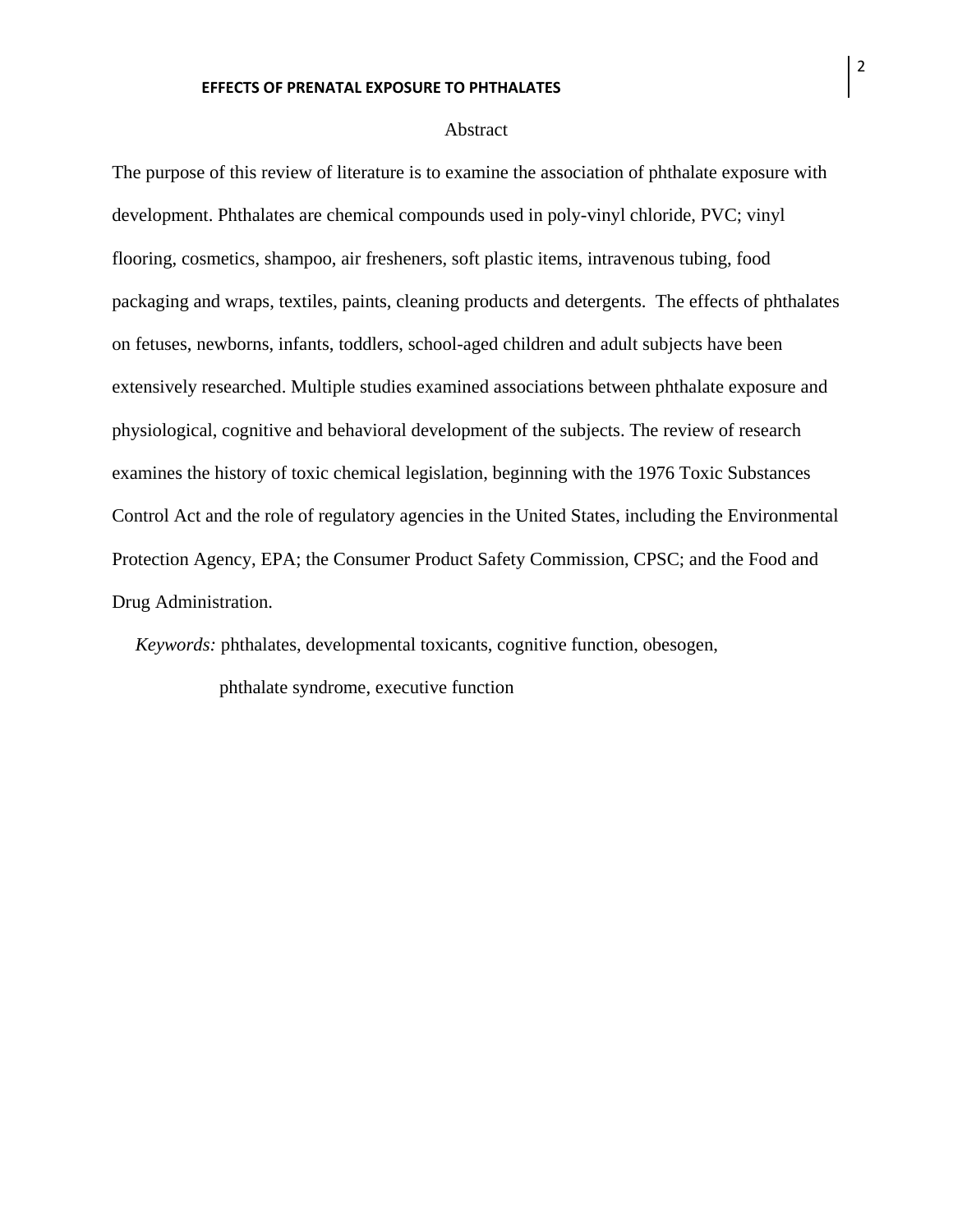There are several types of environmental pollutants that can act as prenatal teratogens, affecting the development of the fetus. According to Santrock (2011), the word teratogen is derived from the Greek word *tera*, which means monster. One of the most studied environmental teratogens today is the group of chemicals called phthalates, pronounced /tha- lates/. In the United States phthalates are primarily used as agents in producing polyvinyl chloride (PVC), according to the EPA (2012). The research of Kim et al., (2011) stated that phthalates in PVC products can be released into the atmosphere, acting as an "indoor pollutant" (p.2). The EPA action plan (2012) noted that phthalates can also be absorbed into the skin from children's toys and medical devices including intravenous tubes and blood bags. In addition, the EPA discussed the inclusion of phthalates in "plastics, paints, wood varnishes and [use in] lacquers, cosmetics…textiles, propellants, food packaging, dental materials and paper" (p. 3). The National Resources Defense Council, NRDC, added adhesives, dyes, inks, cleaning products, detergents, and pharmaceutical products to the list.

The United States Environmental Protection Agency (EPA) in its revised action plan (2012) outlined the agency's intent to investigate the "manufacturing, processing, distribution in commerce, and /or use of [these] eight phthalates" (p.1) According to the EPA, two other federal agencies, the Consumer Product Safety Commission (CPSC) and the Food and Drug Administration (FDA) monitor phthalate concentrations. The FDA is responsible for examining phthalate levels in plastic food containers and wraps, cosmetics, and medical items including intravenous tubing and bags.

Janssen (2010) reported that the 1976 Toxic Substances Control Act, TSCA, was passed to provide safety of chemicals from production through disposal. Janssen further stated that TSCA needs to be reformed, citing the possible impact of phthalates on human development.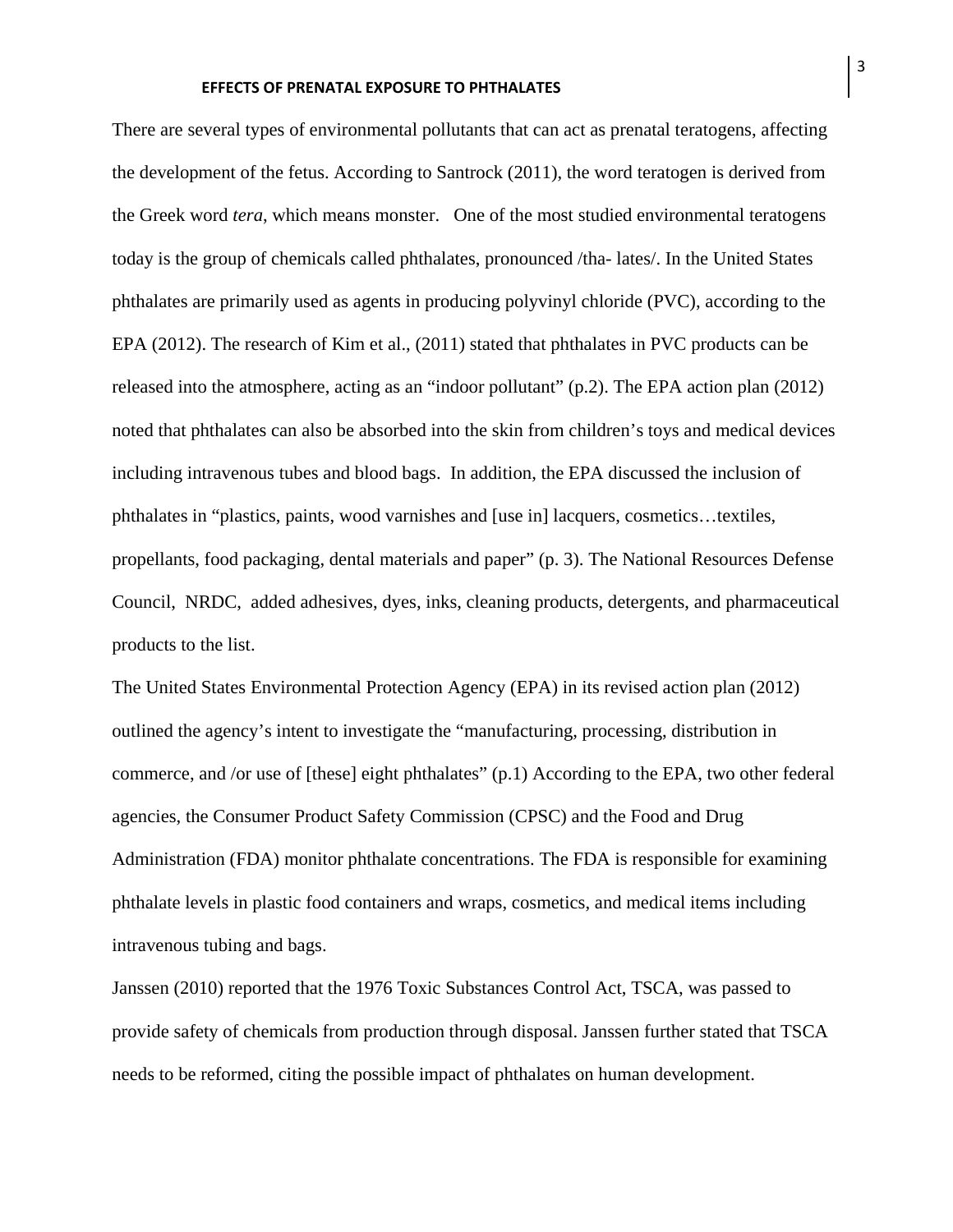Janssen (2010) stated that "Since 1999 six phthalates (BBP, DBP, DEHP, DiNP, DnOP, and DiDP) have been restricted for use in toys in the EU and at least 14 other countries have banned these phthalates in children's toys. The EU has also banned the use of DEHP, BBP, and DBP in cosmetics." (p. 2). In 2005 the European Commission mandated the elimination of the phthalates "DEHP, DBP and BBP in all toys and childcare articles…[and] DINP, DIDP and DNOP were banned from use in toys and childcare articles, if they can be put in the mouth by children" (EPA, 2012, p.10).

According to Janssen (2010), the National Toxicology Program, NTP, "…concluded that BBP, DBP, DEHP, DiDP, and DnHP [all] were reproductive or developmental toxicants" (p. 2). Engel et al., (2010) reported that in 2008 the United States passed legislation to regulate the allowable level of DEHP, DBP and benzylbutyl phthalate in "bath toys or other small plastic toys that can be placed in the mouth easily" (p. 2). Engel et al. also stated that studies have not determined if the unregulated, replacement phthalates could have potentially harmful effects. In 2012 two of the compounds on NTP's toxicant list, DiDP and DnHP, remain unregulated. The states of California, Maine, Washington, and Vermont have developed regulations for the concentration of phthalates in children's items.

Janssen (2010) noted that because of loopholes in the 1976 Toxic Substances Control Act, the FDA has not been successful in regulating the widespread use of phthalates in products that "... may disrupt the body's hormones, causing reproductive health effects" (p. 10). Janssen (2010) stated that in 2008 the National Academy of Sciences, (NAS), noted that humans regularly absorb multiple types of phthalates. NAS requested that the EPA analyze "phthalate toxicity using a cumulative risk assessment approach" (p. 2). Janssen further noted that "seven

4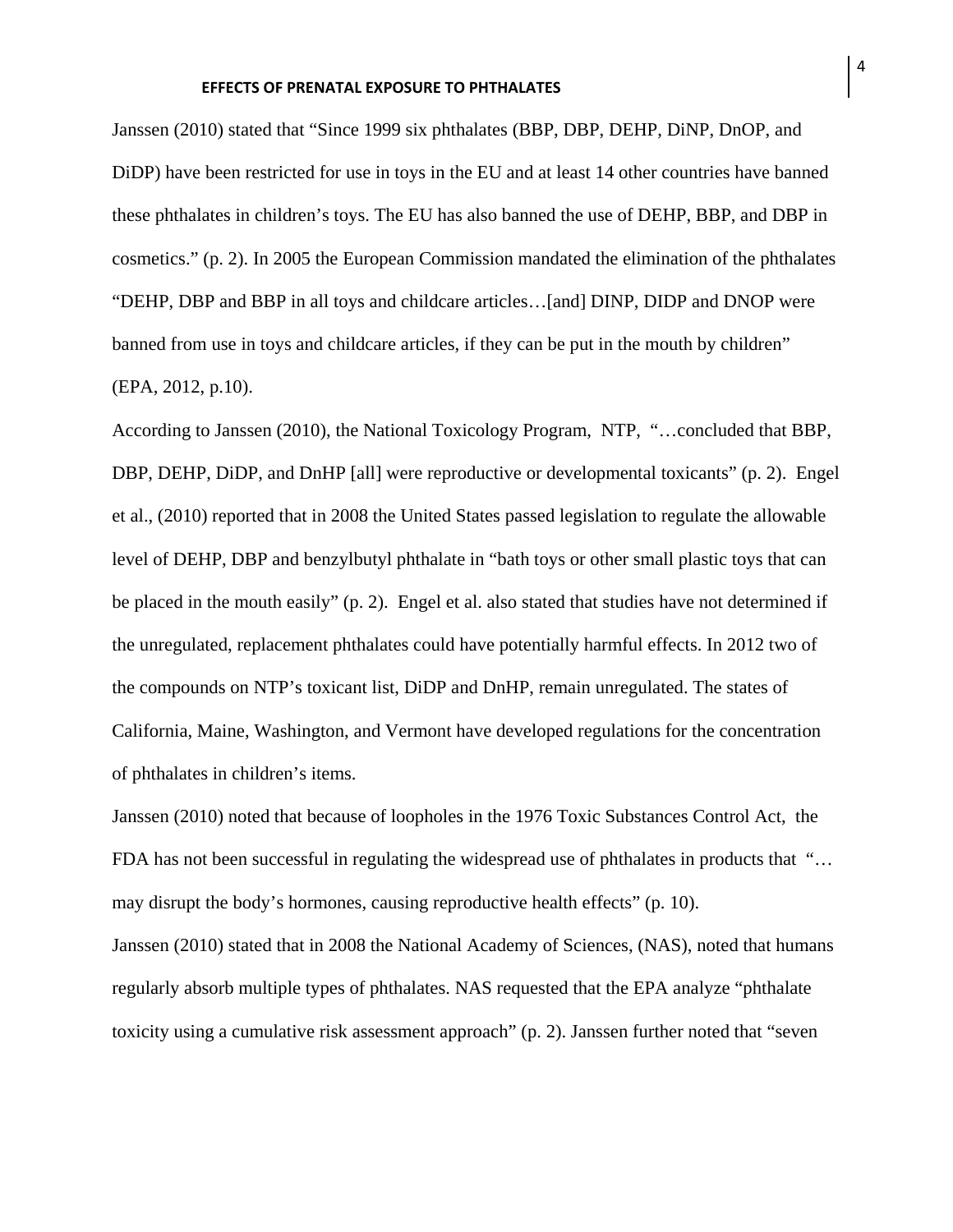phthalates of concern (DEHP, DBP, BBP, DiBP, DiDP, DiNP and DnOP) are found in the majority of Americans tested" (p. 1).

Janssen (2010) discussed Walgreen's voluntary removal air fresheners from its stores as a result of NRDC data on the possible hazards of specific phthalates. S.C. Johnson agreed to remove its air fresheners and cleaning products that contained phthalates, and now "publicly discloses the chemical ingredients in its products" (p. 1) . Due to the lack of regulation, Janssen stated "The specific types and quantities of phthalates used in individual products is not publicly available information and phthalates often do not appear on product labels" (p. 2)

Engel et al., (2010) noted that phthalate levels can be measured through urine, blood, amniotic fluid and breast milk. Urinalysis is the primary procedure utilized in prenatal phthalate research. The same study noted that the evidence of phthalates in urine can remain for "days to months" (p. 2).

Kim et al., (2011) reported initial research with laboratory animals exposed to phthalates appeared to indicate an associated impairment of reproductive development in the animals' offspring. Kim et al. also discussed the hyperactive and erratic behavior of rats born after fetal exposure to phthalates.

Based on previous animal testing, Kim et al., (2011) researched the effects of prenatal phthalates, administering Mental and Psychomotor Development Indices, (MDI, PDI) assessment from the Bayley Scales of Infant Development. The results indicated a relationship between phthalate exposure and lower MDI and PDI in six month old subjects. Kim noted an association between phthalate exposure and the brain's regulation of the "thyroid hormone system…or the lipid signal transduction pathways that may influence the development of cognitive function" (p. 10).

5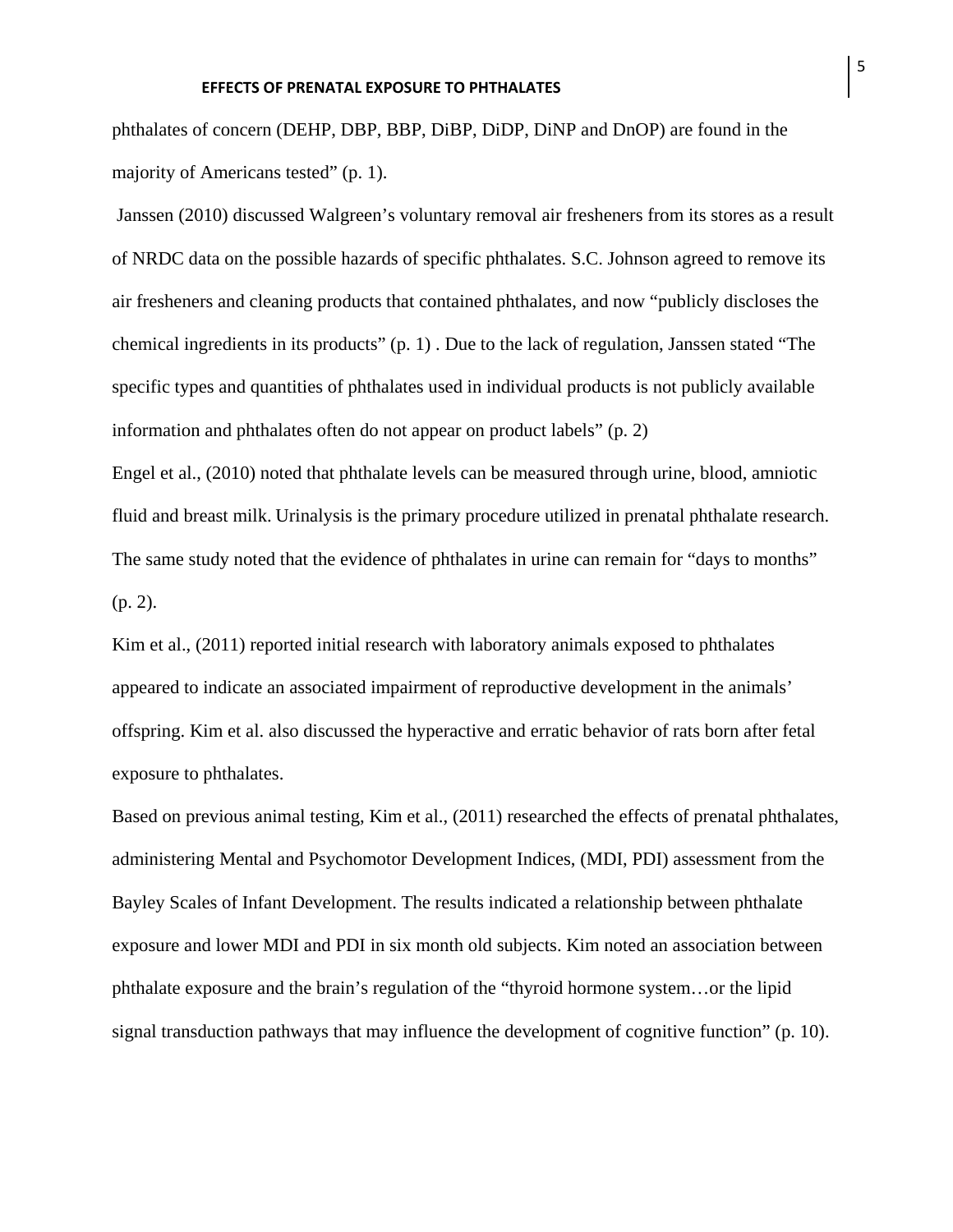Engel et al. (2010) conducted research on the association of prenatal phthalate exposure on behavior and executive function of subjects four to nine years of age. The study was initiated after previous research and studies reported a relationship between prenatal phthalate exposure and infant cognitive development. Parents of the subjects completed the standardized "Behavior Rating Inventory of Executive Function (BRIEF), and the Behavior Assessment System for Children-Parent Rating Scales (BASC-PRS)" (Engel et al., 2010, p.4).

The researchers discussed an association between fetal exposure to phthalates and clinically significant externalizing behaviors, commonly known as "acting out" behaviors, including attention deficit hyperactivity disorders and the more serious conduct disorders. Similarly Whyatt's research (2012) noted a relationship between prenatal phthalate exposure and behavioral, cognitive and motor development in three year old subjects.

Philippat et al., (2012) researched the relationship between prenatal phthalate exposure and birth weight, noting that the phthalate 2,4-DCP and 2,5-DCP were associated with low birth weight. Conversely the study reported that elevated BP3 in the mother's urine was linked to a significant increase in birth weight of males exposed to BP3 in utero.

In (2010) Hatch studied the relationship between phthalates and body mass index (BMI) and waist circumference (WC) of males aged twenty to fifty-nine. Hatch found that higher levels of phthalates appeared to increase the males' BMI and WC while lowering the BMI of females in the same age group. Hatch described phthalates as *obesogens* because of their potential impact on androgen function.

Swan's 2005 studies of male subjects, aged two to thirty-six months, reported an association between phthalate concentration, testicular development and descent, and shortened distance between the subjects' genitals and anus. Swan also stated that in studies with laboratory rats, the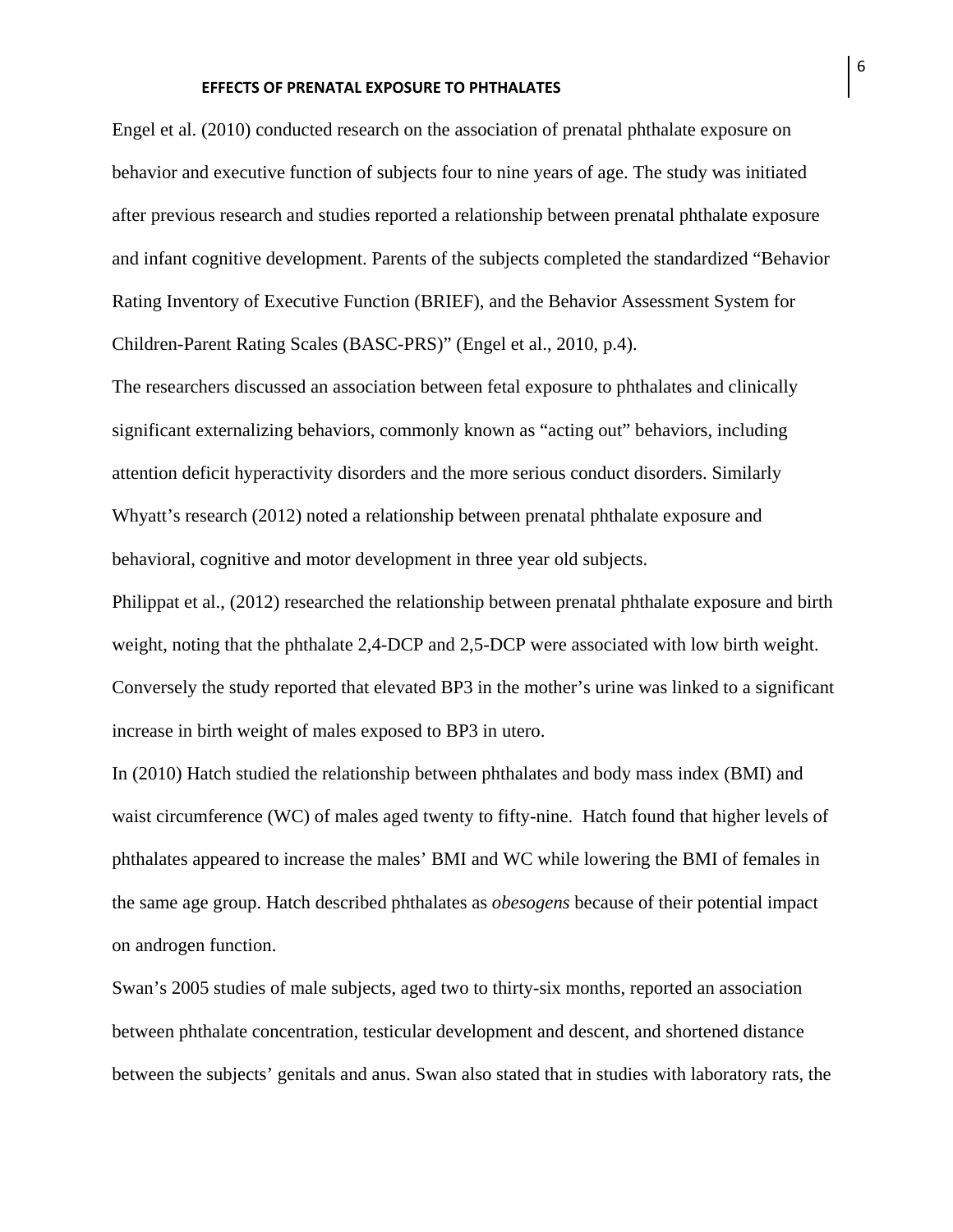virility of the rats declined. Swan's 2010 research referred to *phthalate syndrome* (p.1) to describe the reduction in the distance between the anus and genitals of laboratory canine subjects and under- developed testicles of human subjects who were exposed to phthalates in utero. The EPA action plan (2012) noted the relationship between phthalates and "the reproductive development effects…shortened anogenital distance observed in newborn boys; and shortened pregnancy, lower sex and thyroid hormones, and reduced sperm quality observed in adults," (p. 4) The same report noted that "…in adult life [and that] people are exposed to several phthalates at once." (p. 4).

Despite the discussion of such associations, the EPA noted that "only two [phthalates](DBP and DEHP) of the 8 phthalates are listed on EPA's Toxics Release Inventory (TRI) list of toxic chemicals" (p.6). The term "toxic" was not defined in the report.

Many of the studies of the effects of phthalates have been replicated in other research. People of all ages can be exposed to several phthalates at one time. Although some action has been taken to protect children, there are still questions and concerns about what needs to be done to keep these teratogens from affecting unborn children as well as the rest of the population. Based upon the research to date, phthalates appear to be associated with several developmental systems, including the physiology and function of the reproductive system; hormone levels, obesity, cognitive development; behaviors, including attention deficit hyperactivity disorder and conduct disorder; birth weight, and psychomotor development.

Because of the endemic exposure to phthalates and the presence of the chemicals in the urine and blood of human subjects years after prenatal exposure, continuous monitoring and regulation of phthalates seems essential. As Janssen (2010) stated, it may be necessary to update the 1976 Toxic Substances Control Act and provide government regulatory agencies the authority to take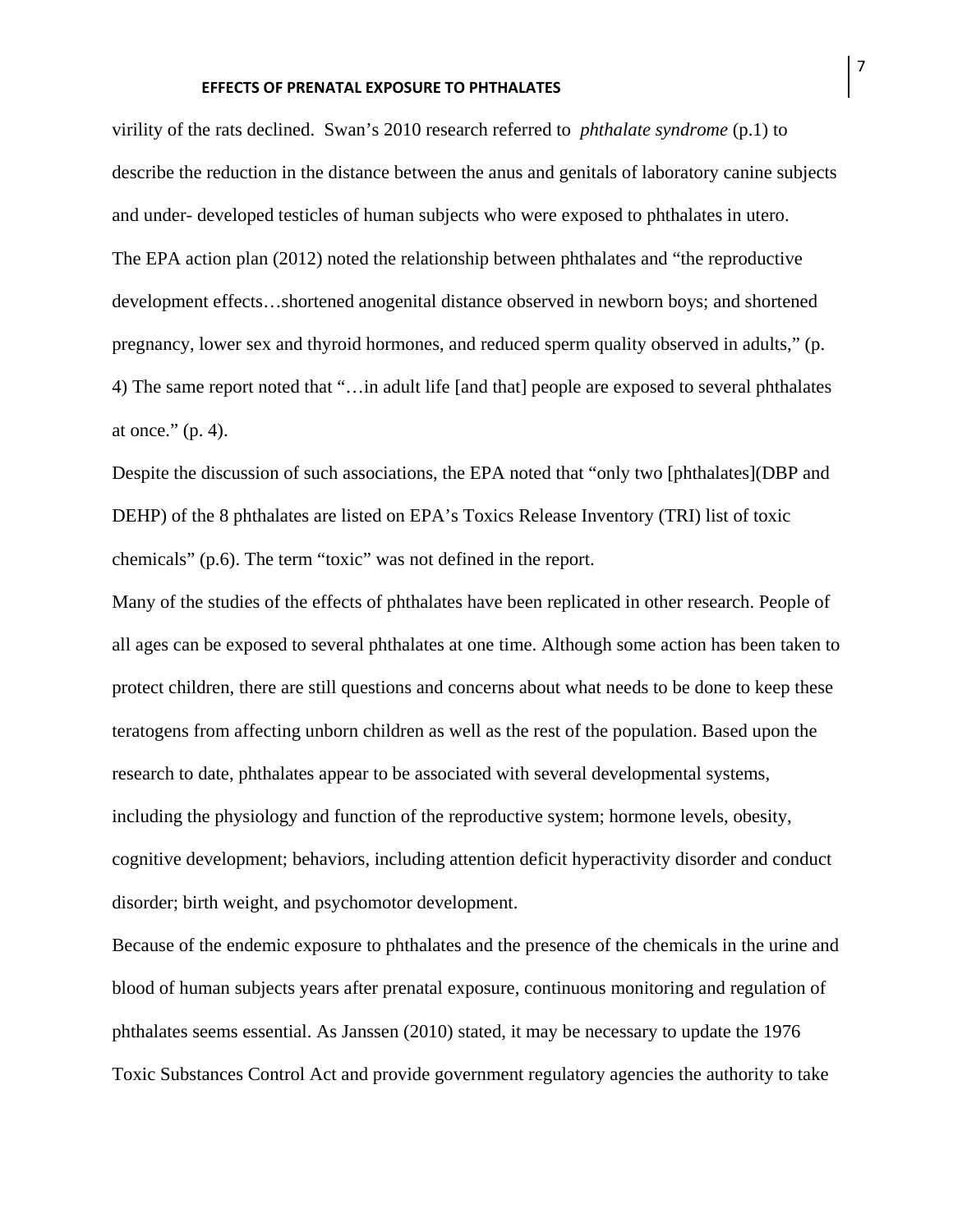action in restricting the use of phthalates. The National Academy of Science, the National Toxicology Program, the National Resources Defense Council and other entities have confirmed the research results to alert various government agencies and the general public. Nowhere in the research did I find any official statements from chemical manufacturer, but I did note that in the EPA's 2012 action plan, the EPA expressed concern about the cost of replacing chemicals in children's products. Walgreen's, S.C. Johnson Company and others have voluntarily changed the exposure to phthalates. Chemical companies may need to voluntarily change their compounds and let the consumer know the contents of the products used on a daily basis. Until significant changes are made in the production and distribution of products of these phthalates, these will continue to affect prenatal development and human development throughout the lifespan.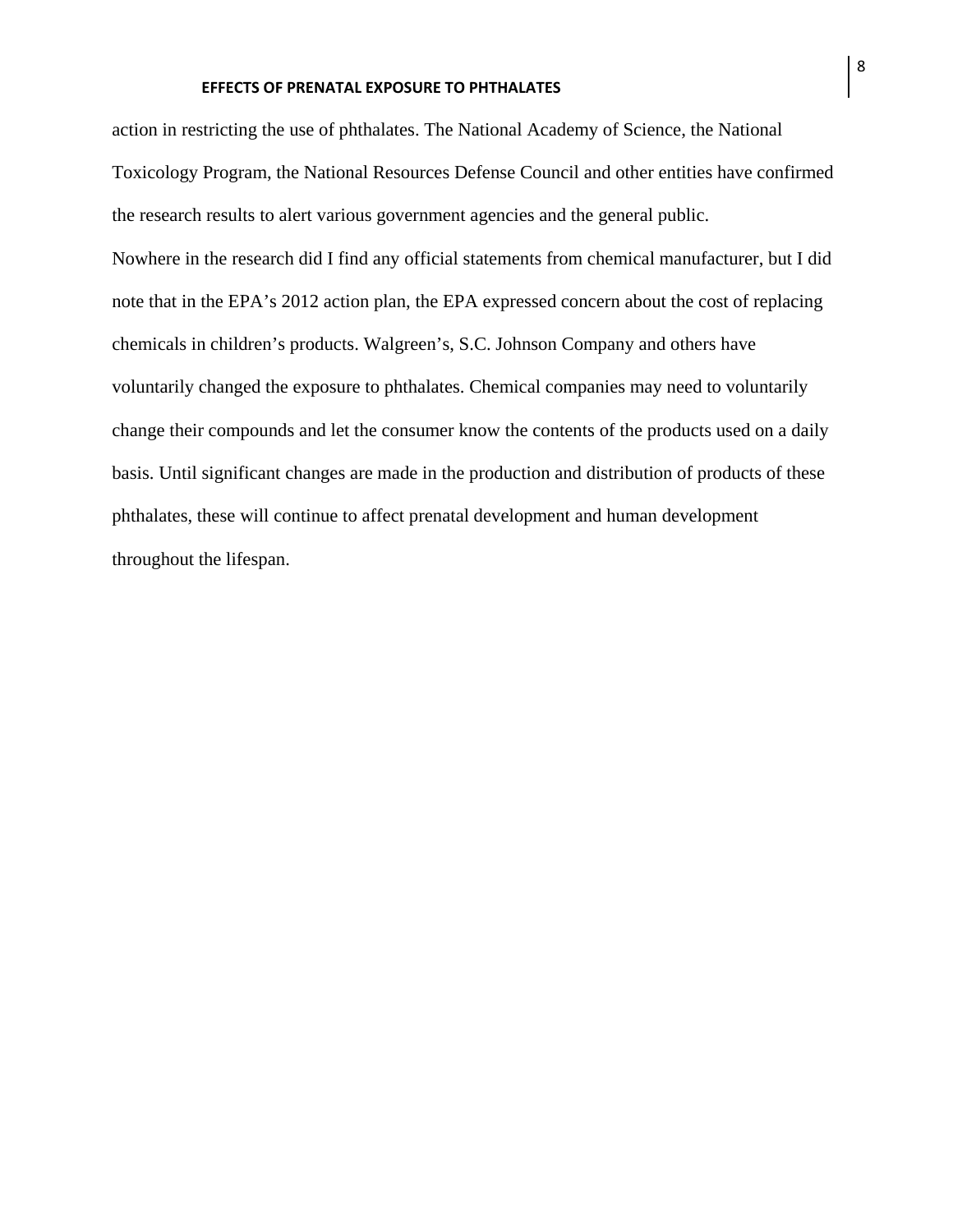# References

- Engel, S. M., Middovnik, A., Canfield, R. L., Zhu, C., Silva, M. J., Calafat, A. M., & Wolff, M. S. (n.d.). Prenatal phthalate exposure is associated with childhood behavior and executive functioning. *Environmental Health Perspectives, 118*, 565-571. doi:10.1289.ehp.0901470
- Hatch, E. E., Nelson, J. W., Stahlhut, R. W., & Webster, T. F. (2010). Association of endorcrine disruptors and obesity: perspectives from epidemiological studies. *International Journal of Andrology, 33*, 324-332. doi:10.1111/.1365-2605.2009.0135.x
- Janssen, S., M.D., PhD. (2010, July). *Congress must ensure important information about chemical use is not hidden from people: Phthalates* [fact sheet]. Retrieved June 23, 2012, from National Resources Defense Council website: http//www.nrdc.org///.pdf
- Kim, Y., Ha, E. H., Park, H., Ha, M., Kim, J. H., Hong, Y. C., . . . Kim, B. N. (2011, October). Prenatal exposure to phthalates and infant development at 6 months:Prospective mothers and children's environmental health (MOCEH) study. *Environmental Health Perspectives, 119*(10), 1495-1500. Retrieved from http://dx.doi.org/.1289.ehp.1003178
- Philippat, C., Mortamais, M., Chevrier, C., Petit, C., Calafat, A. M., Ye, X., . . . Brambilia, C. (2005, August). Exposure to phthalates and pheols dudring pregnancy and offspring size at birth. *Environmental Health Perspectives, 113*(8), 464-470. doi:10.1289/.8100
- Santrock, J. W. (2010). *Lifespan Development* (13th ed.). New York: McGraw-Hill. (Original work published 1997)
- Swan, S. H., Liu, F., Kruse, R. L., Wang, C., & Weiss, B. (in press). *Prenatal phthalate exposure and reduced masculine play in boys*. . Retrieved from Academic Search Premier database. (PMC2874619)